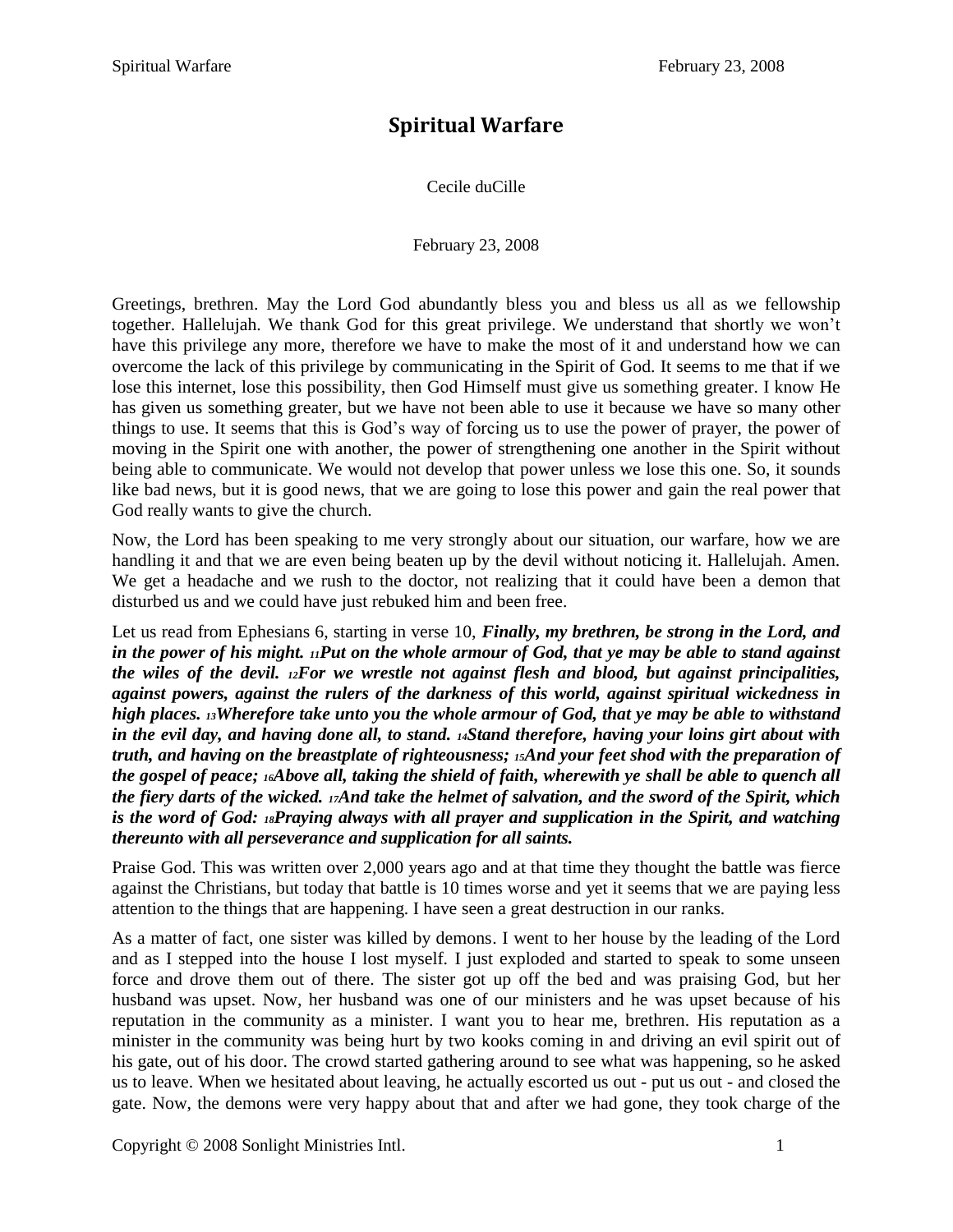sister again. It was a long battle with her, up and down. As one disease was cured another one came on, until finally she had polio. This polio was destroying her. They had her in the hospital. The doctors were around charting the progress of her polio. Hallelujah.

We could not help but intercede for her, so I went down into fasting with the brethren. We fasted for seven days. One morning the Lord God showed us the whole situation. The angel of the Lord went with me to the hospital in the Spirit and rebuked the polio. The woman jumped out of the bed before all of the doctors and they were all shocked and frightened. She went back home, only to get another disease. Finally, she died.

I have seen brethren who meet with one accident after another, one accident after another, one accident after another until they are down in sickness. This is not the will of God. Brethren, we wrestle not against human flesh, but it is against princes and palities. Meaning to say, not only the prince, but the whole of his kingdom is fighting us and we are relaxing and saying, "Oh, God will take care of me."

What bothered me is, "God, why do You allow this? Why do You allow this? Why do You allow Christians to be beaten up by devils?" Hallelujah. Over the years I began to get my answers. I want you to look with me at Revelation 12:3 and I will show you an incident here. *And there appeared another wonder in heaven;* (that means in the realm of the church) *and behold a great red dragon, having seven heads and ten horns, and seven crowns upon his heads.* That means seven ruling areas on his heads. Verse 4, *And his tail drew the third part of the stars of heaven,* meaning to say a third part of the preachers, the men who are the leaders. The stars refer to the leaders of the church. *…his tail drew the third part of the* leaders of the church *and did cast them to the earth: and the dragon stood before the woman which was ready to be delivered, for to devour her child as soon as it was born.*

Let's look at this picture. Here is a dragon that has seven heads - that means that God didn't make them – and ten horns. We are talking about seven leaders. What God said up there was that this dragon was in heaven. So, we are talking about the whole church system that has within it ruling spirits that rule over seven areas. I want you to understand that the seven areas represent the seven churches of Asia, which represent all of the churches of the world. Over these areas there were seven rulers, seven kings - seven heads and ten horns. "A great red dragon, having seven heads and ten horns, and seven crowns upon his heads." We are talking about the bishops and the popes and the leaders of the church systems that have turned from God and have now the image and the stamp of the devil upon them. This church is trying to destroy the manchild. That means by doctrine, by laws, by regulations, by holding their members and by every means that they can use in the world, they are trying to destroy the birth of the manchild.

We see, then, that this dragon believes that since he had such success in hindering the woman that maybe he can destroy the manchild. But the manchild is the first-fruits company that God has scattered all over the world and over the churches so that they might one day come forth completely delivered, coming forth in the world from God to rule the nations with a rod of iron. Now, this is the picture. I am just giving you the picture as it is in Revelation, for I am sure some of us have never understood it. We thought it was all different kinds of things. But if you go down further now to verse 7, *And there was war in heaven: Michael and his angels fought against the dragon; and the dragon fought and his angels, 8And prevailed not; neither was their place found any more in heaven*. Let's take heaven to mean the church. Hallelujah. There would be no place found for this dragon in the church. We are coming to the point in time when the people of God will be totally delivered from the heads that rule in the church and there is a coming forth, there is a birth that God is speaking about that will occur in the church. Some of us have already come forth, but God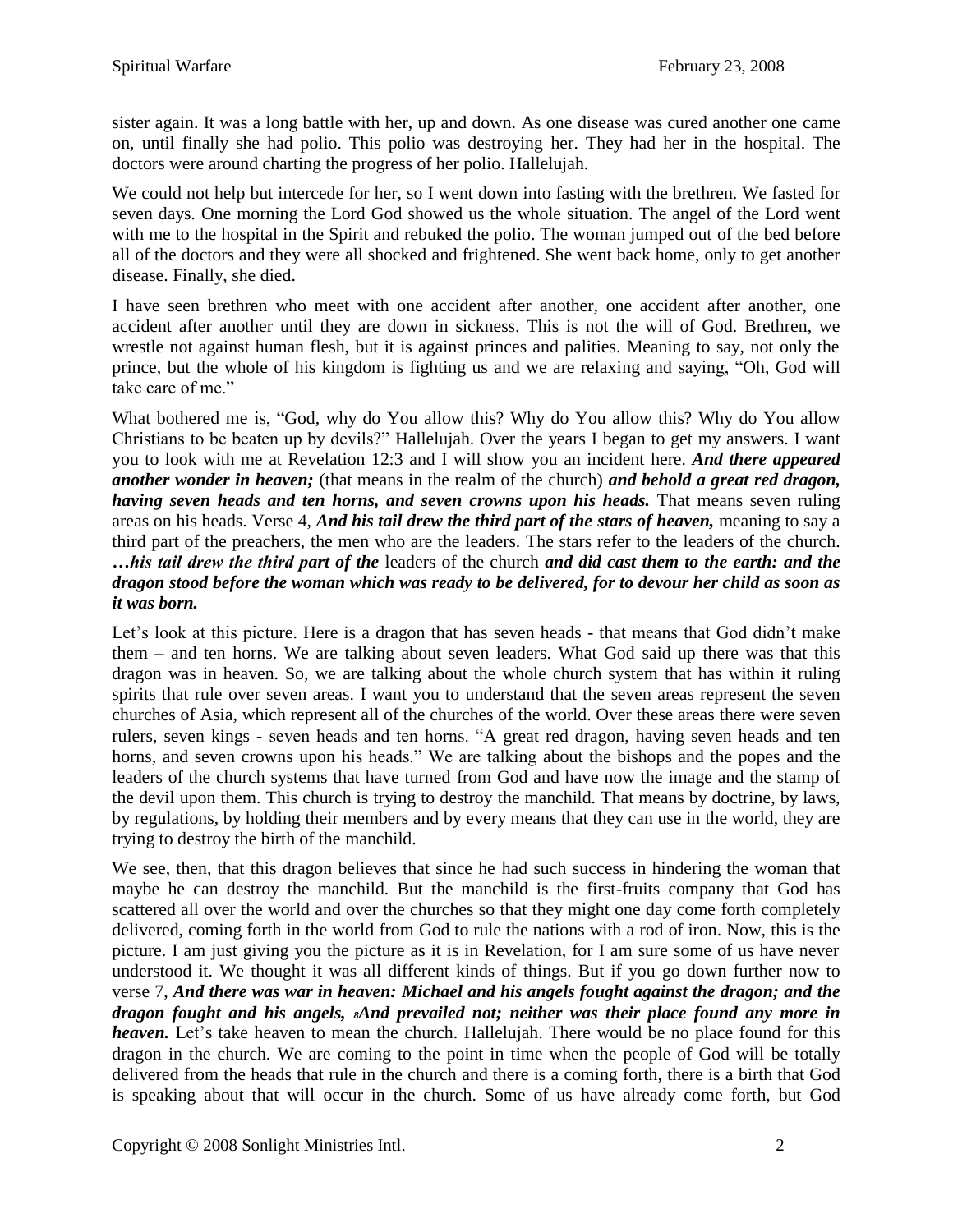Almighty is going to anoint a manchild company that will be completely free from the woman church and will enter into the Christ church, or the male church. In other words, Jesus Christ is the head of the church and He is taking this part of the church within Himself so that the war can be won, and immediately that happens, Michael will come and cast the dragon out. Now, remember, Michael is the angel that stands up for Israel, and Israel means the sons of God. Therefore, it is not only the ancient Israel that Michael stands up for, but Michael is now standing for our church. As I have said before, Michael is here and I can assure you he is, because I have met him. Now, let us go a little further on.

Michael threw the devil out of heaven; that is, out of the church, but all this is not apparent to the person who is not in the Spirit. Let us go back to Ephesians 6:12, *For we wrestle not against flesh and blood, but against principalities, against powers, against the rulers of the dark ness of this world* (age), *against spiritual wickedness in high places.* Let me show you another thing that is happening in the church. Let us turn our Bibles to Hebrews 11:40, *God having provided some better thing for us, that they without us should not be made perfect.* Peter, Paul, James, John, all the brethren, millions and millions and millions who have gone on before cannot be perfected until this enemy is defeated: this enemy that is hurting my brethren, this enemy that is coming into your homes and splitting your marriages, this enemy that has a special vendetta Against women, trying to destroy our women. Sisters, young girls, this enemy is against you, because he feels that if he gets you, he will get us.

Now Hebrews 12:1. Let's see if we can understand this verse. It has been a mystery for a long time for many people. *Wherefore seeing we also are compassed about with so great a cloud of witnesses,*  (the word is *cloud*, not *crowd*; because they are in the spirit, the Bible calls them a cloud; they are spirits so the Bible calls them clouds) *let us lay aside every weight, and the sin which doth so easily beset us, and let us run with patience the race that is set before us, 2Looking unto Jesus the author and finisher of our faith; who for the joy that was set before him endured the cross, despising the shame, and is set down at the right hand of the throne of God.* Now what are we talking about? A cloud of angelic beings! As a matter of a fact, he referred to the brethren that are passed on as a cloud of witnesses. Witnesses. What are they witnessing? They are here witnessing our overcoming the devils that they could not overcome. All of the devils that have oppressed, depressed, destroyed, hurt their people, all from

Genesis right down to this moment, God Almighty says

that the saints in heaven are there cheering us on.

The picture I see is a racetrack and here are the runners and the crowd of people around them cheering them on. We see, therefore, that God is saying that this present day church has a lot of help, so much more help that even Paul's church did not have. If we didn't have this kind of help we would be dead, because the devil has increased his power. Every time the people go into hell, they become part of Satan's army. We call them demons; we call them fallen angels and whatever, but we had better know that there is a whole army of spirits against us. They are more than the people who are alive, because that army of spirits is the people who have been dying from Genesis right up to this moment. Those who have rejected God are in hell and they are being used of the devil. Just as the saints are here helping us on, urging us on in the fight, so these men who have become demons (if you look up the word *demon* you will understand that it has something to do with a human person) have multiplied and are ready to destroy us. Why? Because they have no life. Outside of us, they have no life. God has not mandated to them any kind of life. The scriptures say that in Christ we live and move and have our being (Acts 17:28). Therefore, all things persist, live, move and have their being in Jesus Christ. He is the Life. Nothing could move without Him, therefore demons suck the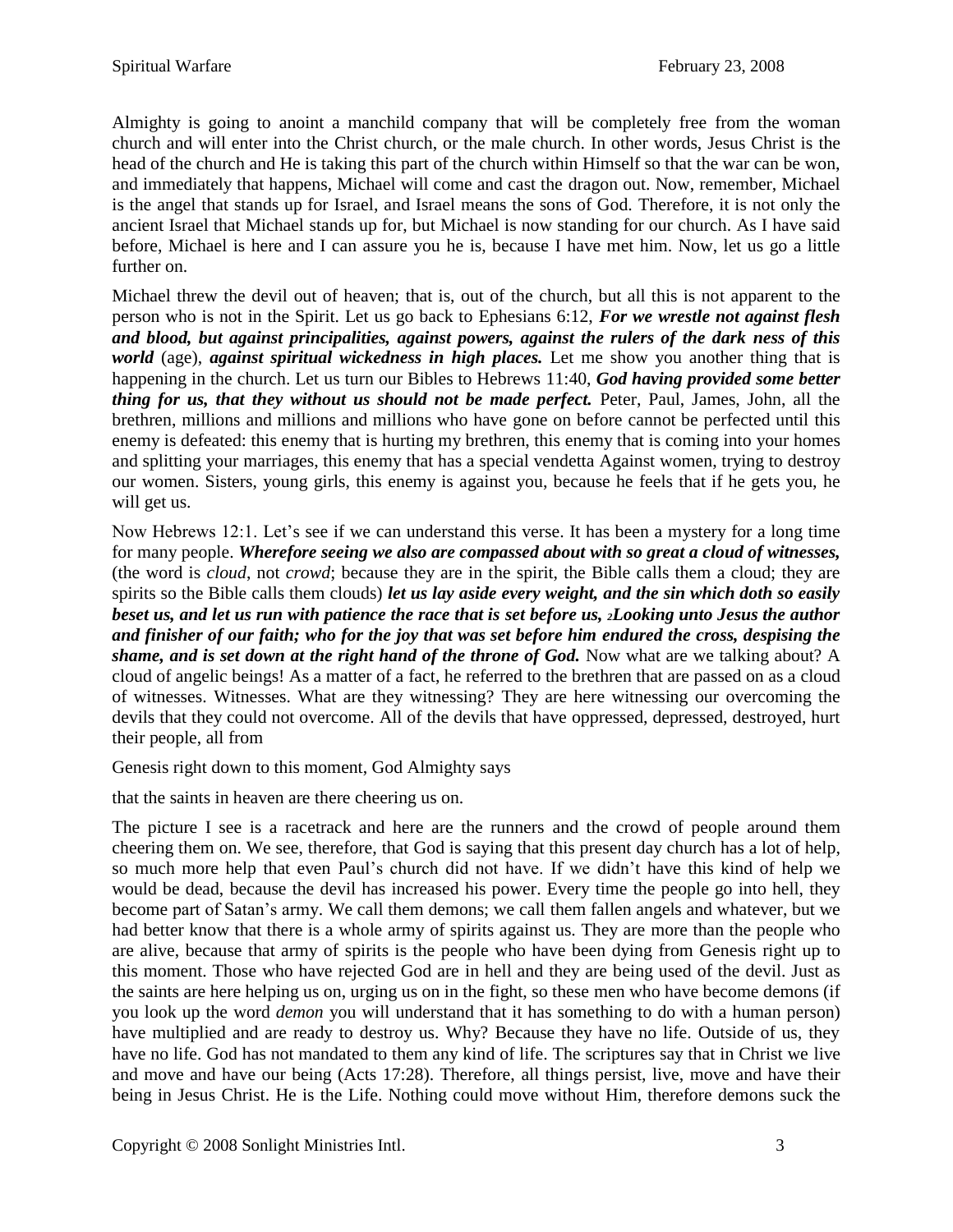life out of our world. This is the reason they can function. When Satan is about ready to do some big thing, he always causes a lot of deaths. When you notice a lot of accidents, a lot of plane crashes, this, that and the other happening, many people dying here and many people dying there, Satan wants blood, for out of the human blood comes the human authority and the human strength. Demons cannot live unless they come and attach themselves to some human person and suck the life out of them.

Now, there is something peculiar about these devils. I can tell you a lot of it. Sometimes people say I tell you too much, but the devils, once they hit you, they have the authority to continue to hit you. Unless someone delivers you from the blows of devils they will continue to hit you until they kill you. Do you remember that scripture about the sons of Sceva who went and tried to cast out demons in the name of Jesus? The demon said to them, *Jesus I know, and Paul I know; but who are ye?*  (Acts 19:15). The scriptures declare that the demons threw the men and tore them up. One man beat up seven men, tore off all their clothes and they ran out naked. Do you think those demons left them there? Oh no. The rest of the story is that unless they got deliverance, those demons continued to beat them until they killed them, because what the demons wanted was their blood. So, human authority is a great thing.

Now look at the other side of the story. Every victory we win… "Wherefore we are compassed about with so great a cloud of witnesses." Why? Because we are the force that God speaks of as His great army that is going to destroy the devils who destroyed our people. Now, what you need to understand is that when a devil kills a person, the devil continues to live. Over the ages we have not been dispatching these devils as we ought to. But the church of God must rise up and awake and begin to see that we need to recognize the work of Satan. Hallelujah. We need to recognize the work of Satan. Amen.

I am coming back to give you more examples so that you can understand. This sister that we were praying for over the years who eventually died went to every doctor that could be found. She went to every doctor; every hospital knew her. She came in with one disease and went out and came back in with another. All of the prayers that the brethren prayed were of none effect because the woman and her husband had rejected what God was doing. When you reject one thing you accept the other. So, they had rejected God, they put us out the door and they automatically accepted the devil. Now, we were doing this every day. One sister was sick and she went to the doctor and the doctor gave her medication. The Lord said to her, "If you take that medication you will surely die. But if you believe Me, you will be delivered."

It is as clear as A-B-C. We are putting something else in the place of Jesus. If someone is sick, the first thing you should do is pray and rebuke the sickness. The Lord says in His Word, "I give you power over all the power of the enemy, and nothing shall by any means hurt you" (Luke 10:19). This was what Jesus Christ gave to the disciples. God has given us enough power to destroy every power that is on earth. But guess what? We do not realize it. *Behold, I give unto you power to tread on serpents and scorpions, and over all the power of the enemy: and nothing shall by any means hurt you* (Luke 10:19)*.* This is the Word of God. Now, if we believe the Word of God, we are going to believe that we can be delivered and healed and that our people or whoever we pray for should be delivered and healed rather than submit to the doctors. Now, I am not going against doctors. No, no, no, because some people need doctors and sometimes you need doctors. But I am saying that in my estimation, 75% (and I am being very, very lenient when I say 75% - it could be 95%), but at least 75% of all our problems, sicknesses and all like that, they come from devils. Because the devils' position is that they are supposed to hurt you without your knowing so that you won't come against them. Hallelujah. You can imagine the nature of the 6,666 devils that were in one man. One man, so that when Jesus came to him and asked, "What is your name?", the demons answered, "My name is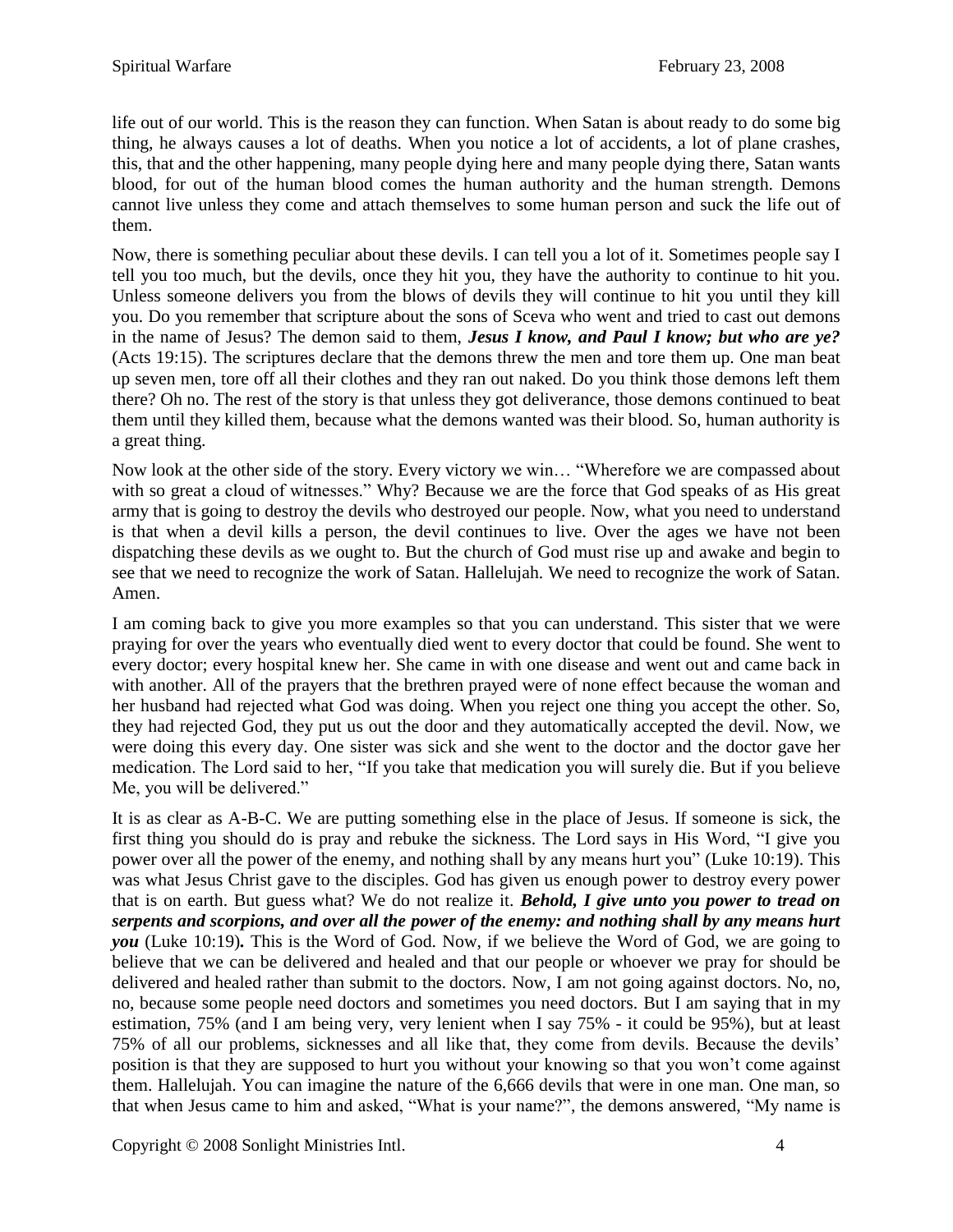Legion, because I am many" (Mark 5:9; Luke 8:30). What happened? A Roman legion is 6,666 men. So when the demoniac said that his name was Legion, it was the demons in him saying, "We are many. We are strong." Jesus said, "Get out of him." They said, "Please send us into the pigs." I never did understand that scripture. Jesus sent them into the pigs as if they had some kind of right. Do you know why they had rights? Because the man allowed them in. So, the herd of swine went running down the hillside and drowned themselves. Swine could not live with those devils. Can you imagine that? The pigs could not live with the devils. When the devils got into the pigs, the devils sucked the life out of them and they got crazy and ran right down into the sea. The man was able to contain them and entertain them.

You can understand therefore all the things that people are doing wrong, all the wrong thoughts. First of all, Satan comes with a thought. He drops a thought into your mind. You start to think about it. Then you start to act upon it. Then he possesses you. Now, I could not understand this thing for years, how a Christian could have a devil, until one day I heard the words, "A Christian can have anything he wants." He can have as many devils as he wants, but a devil cannot have a

Christian. How come? The devil cannot have the Christian until that Christian really turns back from God. The Christian must reject God entirely before a devil can take him. We have seen Christians under great satanic oppression. Now, we have been commanded of God to go and to deliver those people. But guess what? Make sure that the people accept the deliverance is from God, not from you. Hallelujah. Don't do any mumbo-jumbo. Don't make any sign of the cross or do anything, because the people will say, "It was the cross that he made." Let them know it is Jesus! Hallelujah. If a person gets delivered from an evil spirit or from evil spirits and they turn against God, they will get seven times more. The devils want security, you understand, therefore they bring an army with them so that they might be protected on all sides from anybody casting them out. Then when the church goes to cast them out now, they have to have the real power of Jesus. Some kinds "cometh not out but by prayer and fasting."

So you can understand that we are in a battle and most of us Christians don't even know. Did you hear that, brethren? We are in a battle and we don't know that we are in a battle. We are having a good time. "Oh, it is only so and so." "It is only such and such."

Praise be to God. We have seen demons work and they work under cover. Do you hear me? Now, if you have a bad thought and you entertain that bad thought then the devils have an inroad and they work on that road to try to get you to think more bad thoughts so that they may be able to come in. When they come in, they hide. They hide themselves; they don't want you to know that they are there. Praise God. Then Jesus Christ is our head and if He is our head and we submit to Him surely no devils can come nigh our dwellings. He will give His angels charge to keep us in all our ways, lest we dash our feet against a stone. But remember, every time you do something…watch it now. Jesus tells you to go down the street and to talk to such and such a person and you are so busy that you didn't have the time to go. Now you have disobeyed God. That is the bottom line. Because you disobeyed God you begin to qualify for a devil, to obey a devil. Amen. The next voice you hear telling you to go do something, it might well be a devil. So then you can drive God away by disobedience and encourage devils by obeying them, listening to them. Hallelujah.

The first thing a devil does i s comes and tells you something about your brethren. Okay, how do we look at that now? The devil uses the gifts of the Spirit which you have.

"What? How can devils use my gifts? My gifts are from God!"

Sure. God gave you eyes. Once you have eyes, you are going to see. Once you see what God is going to show you, you are also qualifying to see what Satan wants to show you. Hallelujah. Therefore,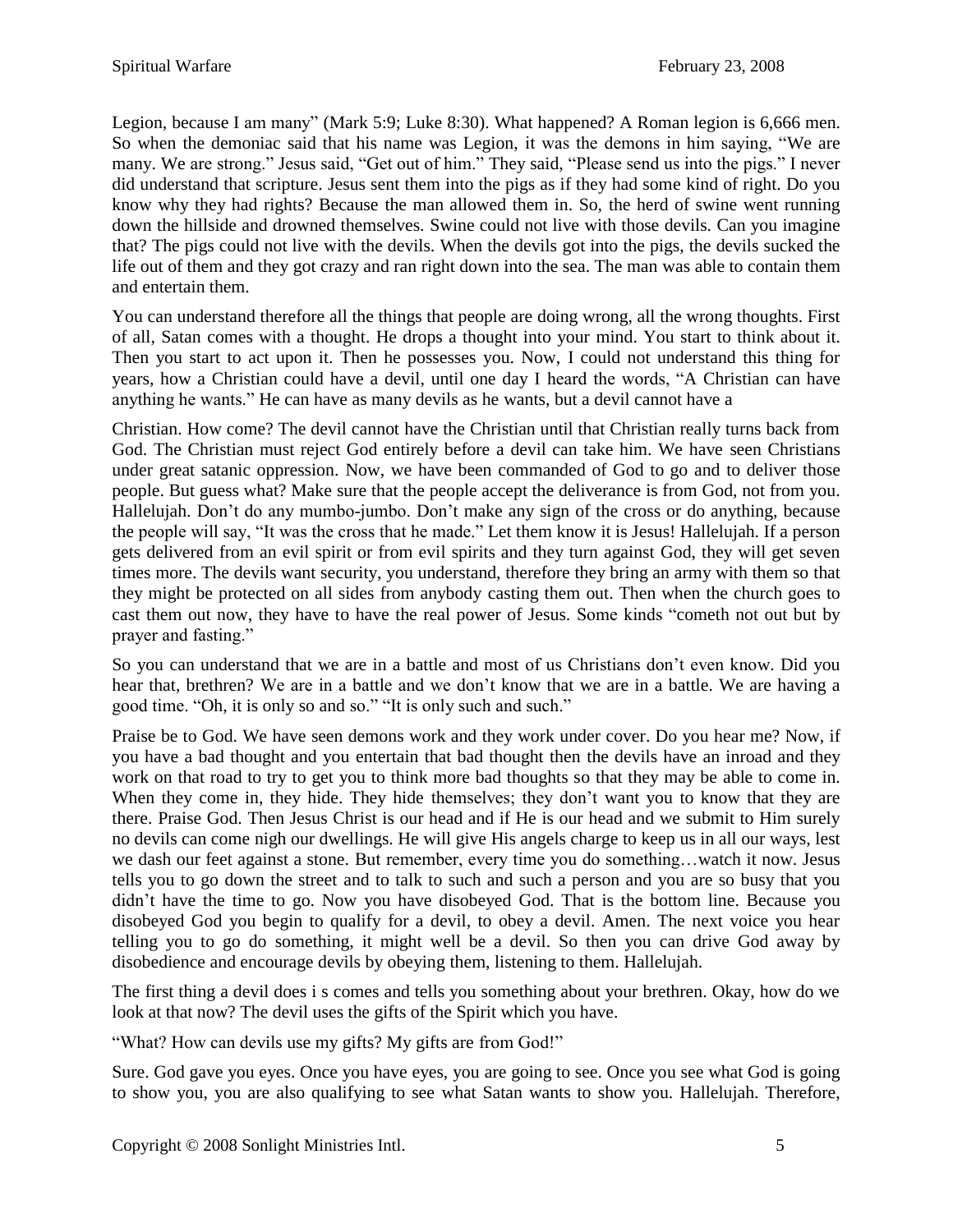God shows you this, then Satan comes and shows you that. Now, you have to have the Word of God; you have to have the understanding of the scriptures and you have to have all of that to be able to stand in that kind of a warfare. Hallelujah. *For we wrestle not against flesh and blood, but against*  (princes and their palities) *principalities, against powers, against the rulers of the darkness of this world, against spiritual wickedness in high places.* Romans 11:29, *For the gifts and calling of God are without repentance.* That means that God gives gifts to many people. It is not because you are worthy. God wants people to have gifts so that they can help His church and His people. Most of us take the gifts and we use it otherwise. The moment you start doing that, you find that the devil comes in. You have opened the road to him.

Let's go back to the basic thought. My family from way back all the way up have been beaten and bruised until they have developed certain family traits that we call ancestral endowments, or spirits, in other words. This thing was handed down to me. Now, I have turned to Jesus and the first job that I have to do is to overcome where my grandfather failed. Hallelujah. When I overcame where one grandfather failed, I found that I had two grandfathers. When I overcame something that he had failed in, I found out that he had more than one problem and all the problems of the family come right down into my physical being and brain and soul. Do you know what frightened me the other day? I discovered that you don't only inherit the shape of your body and the function of your organs from your parents, but you also inherit - what do you think I am about to say? - their souls. Your soul has the same shape as your father's soul, or your mother's, or your grandfather's, or whatever, and spirits can discern this very quickly. "Aha, this guy used to drink. Maybe I can get him to find a scripture to tell him to drink." "This guy used to do so and so." You know, I hear people use scripture to quote fornication. Oh yes. There was a church where they had free love. When we spoke to them they said, "Ah, two white sheets can't dirty each other. Rub them together as much as you want. Two white sheets won't dirty each other."

I said, "Those are sheets. Those are not humans committing fornication." Hallelujah. So you see, once you begin to have the gift of God, you are rising up. The gift tends to lift the man up to the gift. The gift is perfect, the man is imperfect and the gift begins to lift the man. As the man submits to the gift, he is submitting to Christ. The gift lifts him. But guess what? When you are lifted up into a certain realm, then you qualify to be attacked in that realm where you are. It is quite reasonable for the devil. It is giving him his due. People used to say, "Beat the devil and give him his due." His due is a good wallop from heaven. But the devil will attack you on a level that you have reached in the spirit and GOD CANNOT DELIVER YOU UNLESS YOU USE THE WEAPONS THAT HE HAS GIVEN YOU. Take unto yourself "the helmet of salvation, and the sword of the Spirit, which is the Word of God" (Ephesians 6:17) You are going out into battle without a sword, or with a dull sword? You did not study the scriptures? You went to school and you became a plumber or you became a doctor or you became a lawyer - you became whatever you are. You knew that you had to go to school and you had to pass that examination. You had to practice to become efficient in your calling. But then you don't know that you must study the Word of God to be approved? You are in a battle and the helmet of salvation and the sword of the Spirit is the Word of God and you are dull, your sword is dull, you can't use it efficiently in a battle. Satan is glad to have you to fight. "For we wrestle not against flesh and blood…" There is a whole army and the worst part about this army is that they are organized. They are not "riff-raff" running about; a wild spirit running out here doing his own thing. No, sir! They are under the devil's direction. They have to obey their master and they are coming at you. At this time they are trying to destroy the church. At this time they are trying to destroy every marriage. At this time they are trying to destroy all our human relationships.

When God said, "Love one another," He said *agape* love, He did not say *phileo*, although we need *phileo*. Amen. But God Almighty has something above everything that we have in the natural and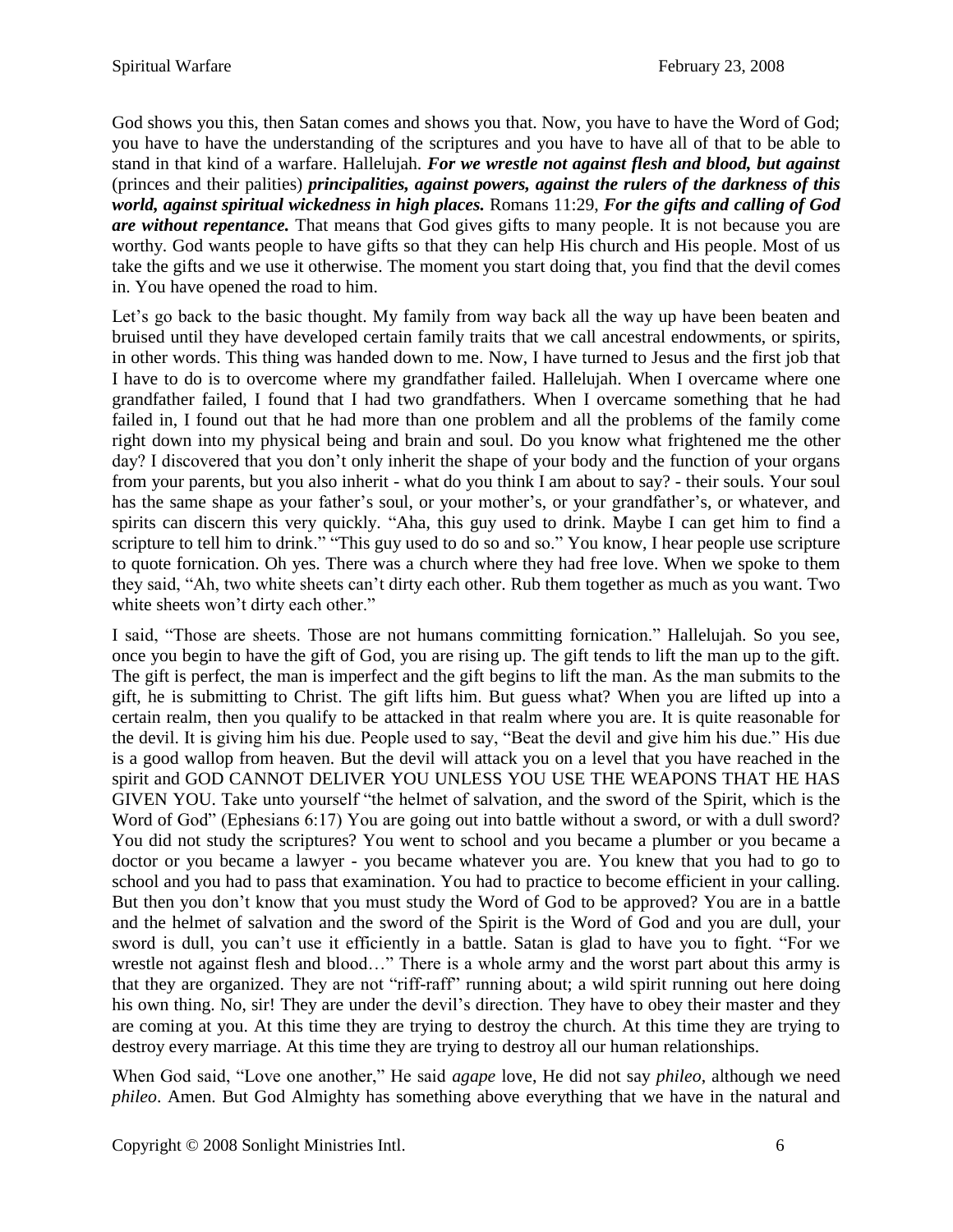when you reach up to the one above, you have overcome the one below. So, God Almighty is telling us that there is a whole army out there - in your bedroom, in your dining room, in your kitchen, in your living room - an army of miscreants, an army of demons ready to give you wrong thoughts, wrong feelings, to lead you astray and to destroy you. Can you imagine that? The worst part of it is that these creatures do not sleep. When you are gone to sleep they are still working. Hallelujah. Hallelujah.

God Almighty is speaking to you. We look at II Corinthians 10:4, *For the weapons of our warfare are not carnal…* You see, some of us believe that we are fighting carnal battles. If you get up in the morning with a wale on your hand, you say, "I must have done this," so you go see the doctor, or you go look for medicine. YOU ARE SUPPOSED TO TURN TO JESUS FIRST. *(For the weapons of our warfare are not carnal, but mighty through God to the pulling down of strong holds;) 5Casting down imaginations, and every high thing that exalteth itself against the knowledge of God, and bringing into captivity every thought to the obedience of Christ;* This is talking about fighting. Verse 6, *And having in a readiness to revenge all disobedience, when your obedience is fulfilled.*  What God is saying is that an army of our brethren and angels are depending on us to finish the job that was started way back there in the Garden of Eden. Hallelujah. God has given us the tools to do it and we are at the end of time and no tool will be spared. In Revelation 11:3, He said, *And I will give power unto my two witnesses…* We are talking about the manchild coming out of the church. *And I will give power unto my two witnesses, and they shall prophesy a thousand two hundred and threescore days, clothed in sackcloth.* Verse 4 tells us that this is the same thing that we see in Zechariah, the two olive trees feeding the church with golden oil. The scripture is so beautiful, it is so much "one," if we will only understand it. God is saying, therefore, that we are all to fight. We must become conscious now: become conscious of the demons that fight against us, become conscious of the devils that fight in our homes, become conscious of those that fight on the street. Do you know they will kill you if God Almighty doesn't save us? They would have killed us many times on the roads. Demons are sent, men are sent to crash us and to do different things.

Just a couple of weeks ago, I told you this before, how a brother was coming to service here to this place in Jamaica. He was backed up by some vehicles into a small place that there was no hope of getting out of because he was doing a high speed and the vehicle coming towards him was doing high speed and God Almighty translated the whole car out of there. When he looked behind him he saw the other vehicle going on behind him and nobody knows how they passed. But bless God Almighty. He will do that for you, because if God has a job for you to do, the devil cannot kill you. The devil cannot stop you.

Let us look at the picture again. We are compassed, *we are compassed*… I want you to understand that we are not talking about four or five little brethren looking at you. The whole world, yes, the scripture did say that. Let us look at that scripture. Romans 8:22, *For we know that the whole creation groaneth and travaileth in pain together until now. 23And not only they, but ourselves also, which have the firstfruits of the Spirit, even we ourselves groan within ourselves, waiting for the adoption, to wit, the redemption of our body.* It means that every human being on earth is under satanic pressure, under the pressure of devils and God Almighty has made Himself warriors and overcomers who will be able to rid this earth of these satanic beings. This is the reason why they must attack us. But we have to become conscious, because I can tell you, brethren, that many of us are going on unconsciously trying to be like "everything is natural." We will not even believe that a thing named a demon exists. Well, I am telling you that there are more demons here than hu man beings. Amen. One man had 6,666 and it didn't drain the demon force that was in the world. *For we know that the whole creation groaneth and travaileth in pain together until now. 23And not only they, but ourselves also, which have the firstfruits of the Spirit, even we ourselves groan within*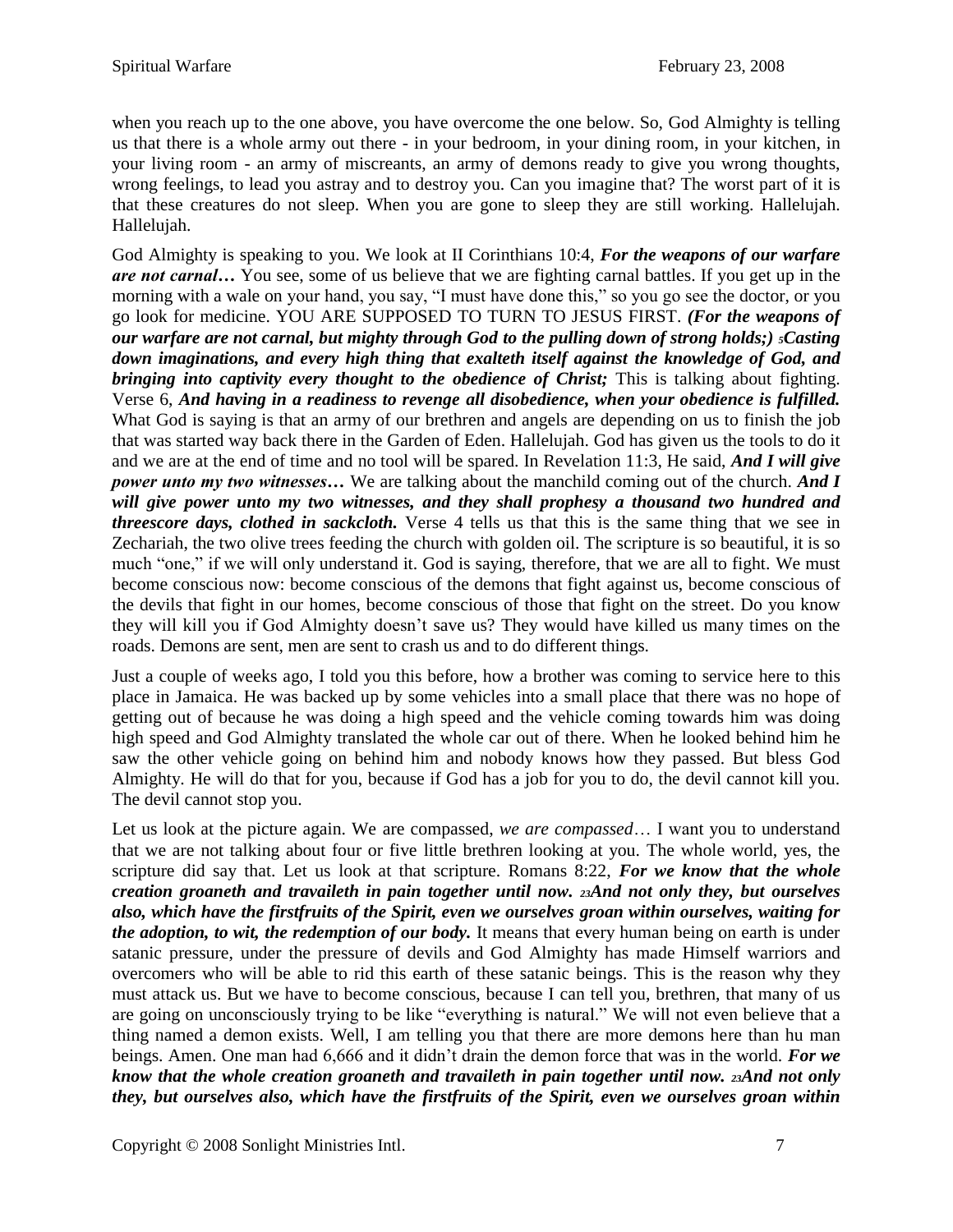## *ourselves, waiting for the adoption, to wit, the redemption of our body.* Hallelujah. Yes. Praise be to God.

We can understand, then, that God is calling us as Christians to become conscious of what is happening. Well, you know, the Lord showed me something very sad this morning, and that is that He cannot tell some of the brethren some of the things which they ought to know. Why? Because immediately they start fretting, immediately they go into distress, immediately they go start suffering. God would like to be able to confide in you the truth and that the truth would set you free, knowing that God is able to do all things and that we can begin to trust Him to do these things. Do you know that God shows us some things in order that we might stop them? Yes. It is like having a radar that tells you. You see a little blip on your radar and you know that there is something out there that might be the enemy. So, because you can see him now, you can prepare to meet him. But then, God shows us some things in order that we should stop it, and instead of stopping it, we go fretting about it.

Romans 8:38-39, *For I am persuaded, that neither death, nor life, nor angels, nor principalities, nor powers, nor things present, nor things to come, 39Nor height, nor depth, nor any other creature, shall be able to separate us from the love of God, which is in Christ Jesus our Lord.*  Hallelujah. You see, Jesus is encouraging us. If we are going into battle we have to know these things, to be armed with the Word of God, because some people go into battle and some devil tells them, "I am going to kill you!" and the person trembles. You see? But God Almighty is telling us that if we have faith, if we believe God, if we walk in truth, then no devil can hurt us. In Colossians 2:14-16, He says, *Blotting out the handwriting of ordinances that was against us, which was contrary to us, and took it out of the way, nailing it to his cross; 15And having spoiled principalities and powers, he made a shew of them openly, triumphing over them in it. 16Let no man therefore judge you in meat, or in drink, or in respect of an holyday, or of the new moon, or of the sabbath days:* Praise God. Those things were just a shadow.

But God is telling us that He wants us to begin to arm ourselves for the spiritual battle that we must face. First of all, your sword must be sharp. No man goes into battle with a dull weapon. Your sword must be sharp. How do you sharpen it? Study the Word, because the Word is the sword, the sword of the Word. Now, we are told by God certain things, certain principles, certain thoughts. We must have these in the forefront of our minds and continue to meditate on them. In other words, we ruminate, we chew them and bring them up again and chew them again until they become flesh in us. No devil can overcome us.

Now, we have seen brethren who did not have their weapons straight, who did not have things right, who are being hit by the devil. I mean, to see a child of God lose their mind is one of the hardest things to see and to conceive, yet I have seen it done. All right. Here is a sister who is a pastor. She preaches every Sunday and she governs the church. The first thing that is wrong is that that sister is going contrary to the Word of God. Now, how you can do that and the Holy Spirit doesn't talk to you, I don't think it is possible. I think the Holy Spirit talks to you and you think it is some other voice and you push Him away. No sister, especially now, no sister has any right to put herself in the position that she is going to preach the Word of God and lead a congregation. It is death. I am telling you, sisters, any one of you in any such position, resign immediately. Ask God Almighty to lead you and to deliver you, because you cannot fight the spirits that are being loosed now. Yes. Way down there in 2001 somewhere we discerned that the four spirits were loosed from the river Euphrates. What are we talking about? We are talking about the Garden of Eden where man began and where Satan is still striving to gain his final victory. He is trying to get men to destroy the earth if they cannot be the leaders. But the point is that this poor sister, she was in a wrong position. Who is going to tell her that she is in a wrong position? Nobody can talk to her. But guess what? The demons told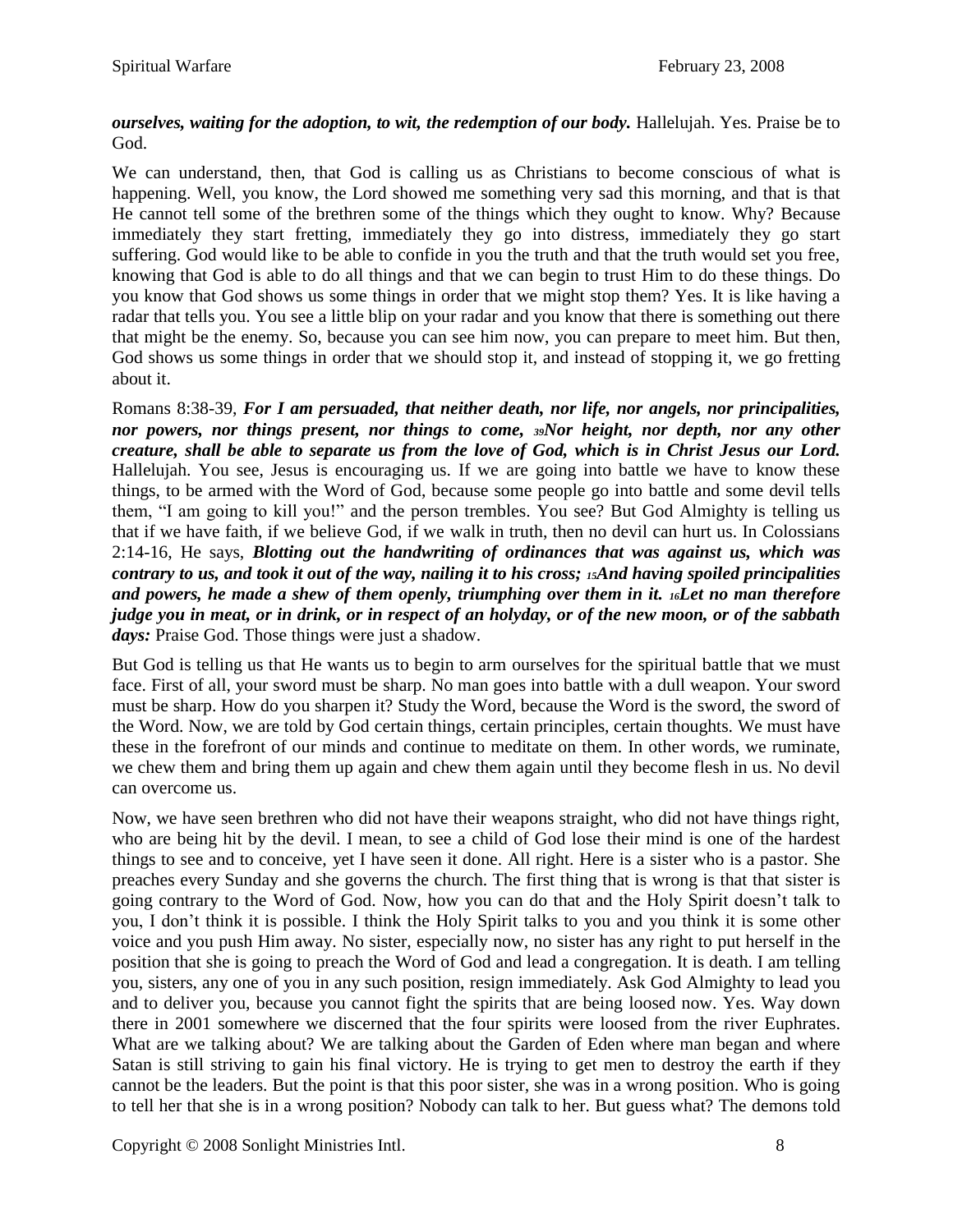her so. Just like the demons taught a lesson to the sons of Sceva, demons possessed her. Why? How? You will be surprised to know how. How could I know so much? She was attacked deliberately by a sorcerer who was paid to throw her down. Now, according to our understanding of the Word of God, that shouldn't happen. No child of God should be able to be hit by demons. But if you are in disobedience to the Holy Ghost, you leave a big, wide, open highway for the devil. So the demons took her. When they brought her to us, we did not know anything. All I knew was that my sister was being bound by devils and I called to Jesus Christ to deliver my sister. I didn't go into the details as to what caused her to be bound, although I was baffled because my scriptures tell me that a Christian is not supposed to be bound by devils. Then I laid hands on her, prayed for her, took off her rope, (because they had to tie her to bring her to the service) and let her loose. The next thing that happened was the sorcerer came to me. Remember now, I didn't know why it was that she had been bound - I never thought to question it. The sorcerer came to me and he said, "I don't understand. I have never been defeated by any man before and everything that I put, you pull."

The truth is that there were two churches. One was about three miles from me and the other about four miles in the other direction and both churches were pastored by women and both churches were hit. This woman was delivered. There was this other man that went crazy up there, an assistant pastor to his wife. God sent me up there to deliver him again. So this sorcerer came to me and explained to me that everything that he puts I pull it. Hallelujah. What does the Bible say about that? Ephesians 3:9- 10, *And to make all men see what is the fellowship of the mystery, which from the beginning of the world hath been hid in God, who created all things by Jesus Christ: 10To the intent that now unto the principalities and powers in heavenly places might be known by the church the manifold wisdom of God...* In other words, you are teaching them a lesson. A devil comes and you teach him a lesson and Satan is more and more being taught these lessons by the church. But church, I am saying to you, in the name of Jesus Christ, ARISE! Wake up and start rebuking the devil! Because the Bible says that if you "…resist the devil…he will flee from you" (James 4:7). He can't stay there. Of course, if you are not walking in righteousness, watch out. You may come in like the sons of Sceva. They got more devils. Those devils never left them. Unless they were delivered, they would eventually die, because once the devil has the authority to touch you, he has the authority to continue to touch you. I don't know if you knew that, but these are the unwritten laws of the whole demonic kingdom. You must know that God Almighty has given us power, (listen to this one) over every devil that is on the earth at this time and there are more devils at this time than there was when that scripture was written. He has given us power over these powers.

Now, what happened? One night a devil came to kill me. God came in first. God is not going to allow you to be in a position where a devil can kill you. God came in first and lifted me up into a higher realm than the natural realm, so that my natural eyes could see through the wall and my natural body could even go through the wall. The moment that I realized that, I also recognized one thought, because my mind must have also been lifted up into understanding, that I was going to be attacked by a devil. I recognized that this devil was a high up devil, not a demon, but a fallen angel, a prince of devils and that this devil was in a position to attack me. So, I stood up waiting for him. Even in that condition, hear me now, I lost certain understanding that I should have had. First of all, if you are going to go into battle with a devil, cover yourself with your armor first. Let the Blood of Jesus Christ encapsulate you before you go into battle to fight against any devil. But I felt so comfortable that the Lord God had lifted me up into a higher realm, that I was going to now fight a devil and the devil would surely be beaten because I was in a higher realm. I had a wrong thought. That devil was described by another devil as the "tallest thing in hell." When he came, I opened my mouth to rebuke him and he came through the wall like lightning and struck me down. My head was heavy, my arms were heavy, my tongue was heavy, but my mind was alive. Praise be to God. Amen.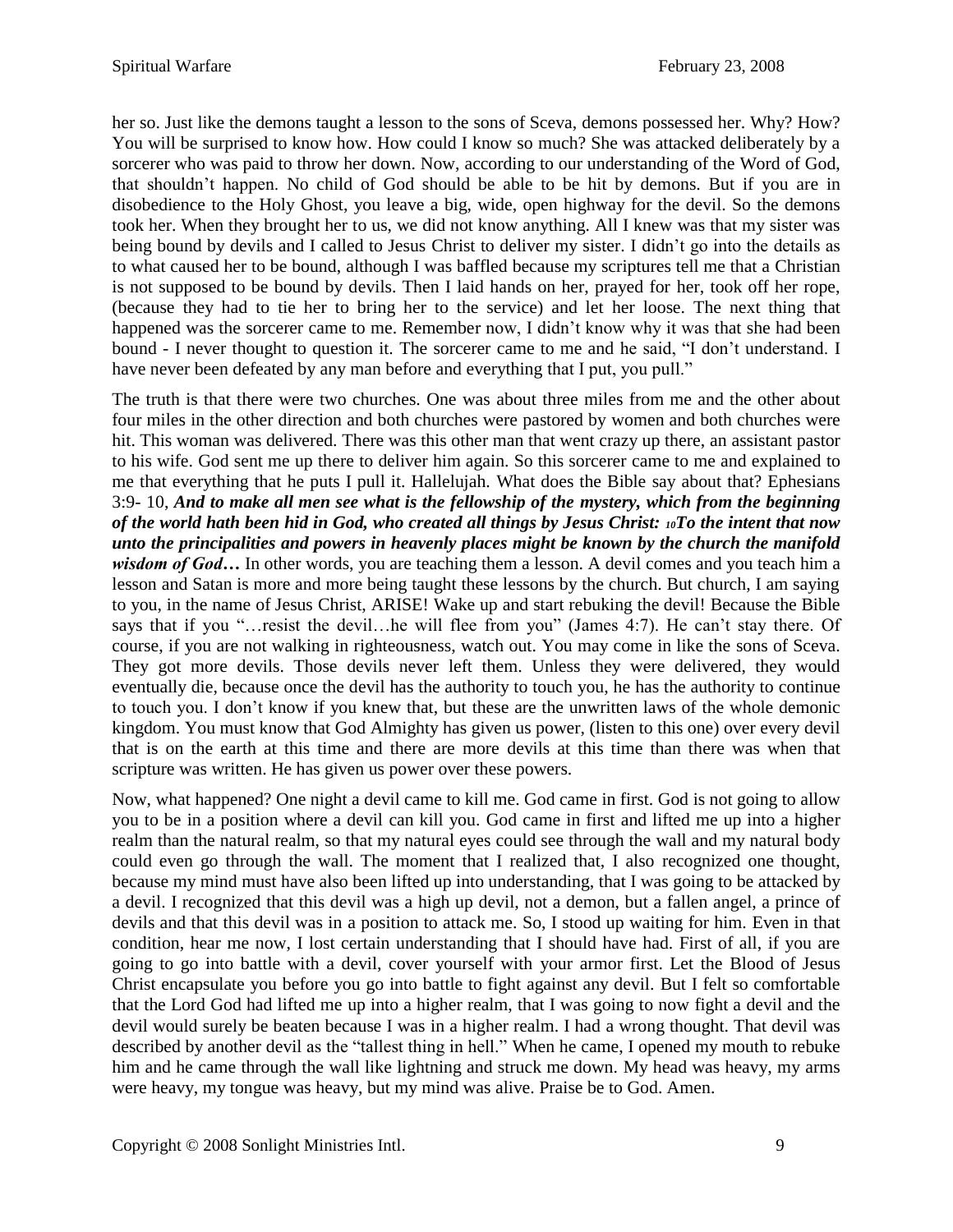When God saw that, Jesus Christ jumped into the bed. Now, Jesus is not personally coming to assist you in a fight unless there is some inequality there. He has to bring the equalizer. You know, they call a gun an equalizer. No matter how big the man is, if the little man has a gun he can knock him down. So, He brought in the equalizer, and the equalizer that He brought in was that His presence was there. He touched me on my shoulder. "Don't struggle." He said. "This is not a natural struggle, it is a spiritual struggle." When He said that, I relaxed. When I relaxed, I saw a vision of the cross rising up before me. The battle was over.

What I want you to understand, brethren, is that although you are a Christian, there are different levels of satanic functions around us and we have to be prepared and ready. Hallelujah. Praise be to God. Luke 10:19, *Behold, I give unto you power to tread on serpents and scorpions, and over all the power of the enemy: and nothing shall by any means hurt you.*

Now, then, we see that we are in a spiritual battle and every spiritual battle is a battle for our lives. We see some of our brethren have been beaten up by devils. Hallelujah. I feel pretty bad about it right now. I think of a sister who would go with us on the mission field and there was such a comfortable feeling when you had her with you because she was on a certain side that you couldn't see. She would see things. She would hear things. God Almighty would use her gift mightily. Yet satan never rested until he knocked down her and her husband – he has them both down and we sit down here as a church. We should all get mad at the devil and say, "Loose my sister! Loose that man now in the name of Jesus." We as a church should rise up. She worked with us in Africa, in Nigeria. A lot of the brethren will remember who she is, because they haven't seen her for a long time. Hallelujah. Today, this morning, we had to be praying for her. Yes. I am getting impatient with the devil. I think, brethren, that we should rise up and strike down satan and all his works that he has done against us and against our sisters and brothers, for every one. He would like to devour us but God Almighty can cleanse us and deliver us. Even when we open the door, God can shut it. *Lord Jesus, we ask that You will speak on behalf of our brethren who are sick, who are taken by devils.*  Hallelujah.

One sister in Oklahoma is taken by a devil and I'm telling you, brethren, she has been a faithful sister. She has been a good person. She had all good intentions, but the devil brought in something and opened the door there and they have put sorcery upon her, sorcery upon the son of God. Hallelujah. I am saying, "NO!" Let it not be. Let us stop it now. Church, rise up in the name of Jesus Christ and cast down the works of satan, for God has given us the power to do it. Let us not linger any longer, but let us march forward and do what God has told us to do. Hallelujah. Let us cry to God for the deliverance of our sister in Oklahoma, for our sister in Nebraska and for all the other children of God. Every one of you that have been hindered or are being hindered in your business, in your work, whatever hindrances you are suffering, it is a devil that has been placed there to hinder you and not a devil, it is devils.

Some of our houses are crowded with devils. Yes. Crowded with devils. We cannot see them and thank God. What would happen if God would open your eyes to see these things? Oh, what a terror it would be to you. This is what I am saying. We need to be in a position where we can see the things and we can believe God and destroy the power of Satan. Now, understand what I am trying to say. Because we have eyes, Satan will show us certain things. I see Satan going after the women tooth and nail and he is telling them things that turns them off or distracts them. There is nothing greater in a battle than distraction. Oh, yes. Amen. You distract the enemy, you get his mind off of it and immediately you have got him. So the devil is putting distractions in our lives. Almost all the things that some of our wives and daughters are involved in are nothing but distractions. They have no direct leading into the house of God and the glory of God. We are saying, brethren, it is time for us to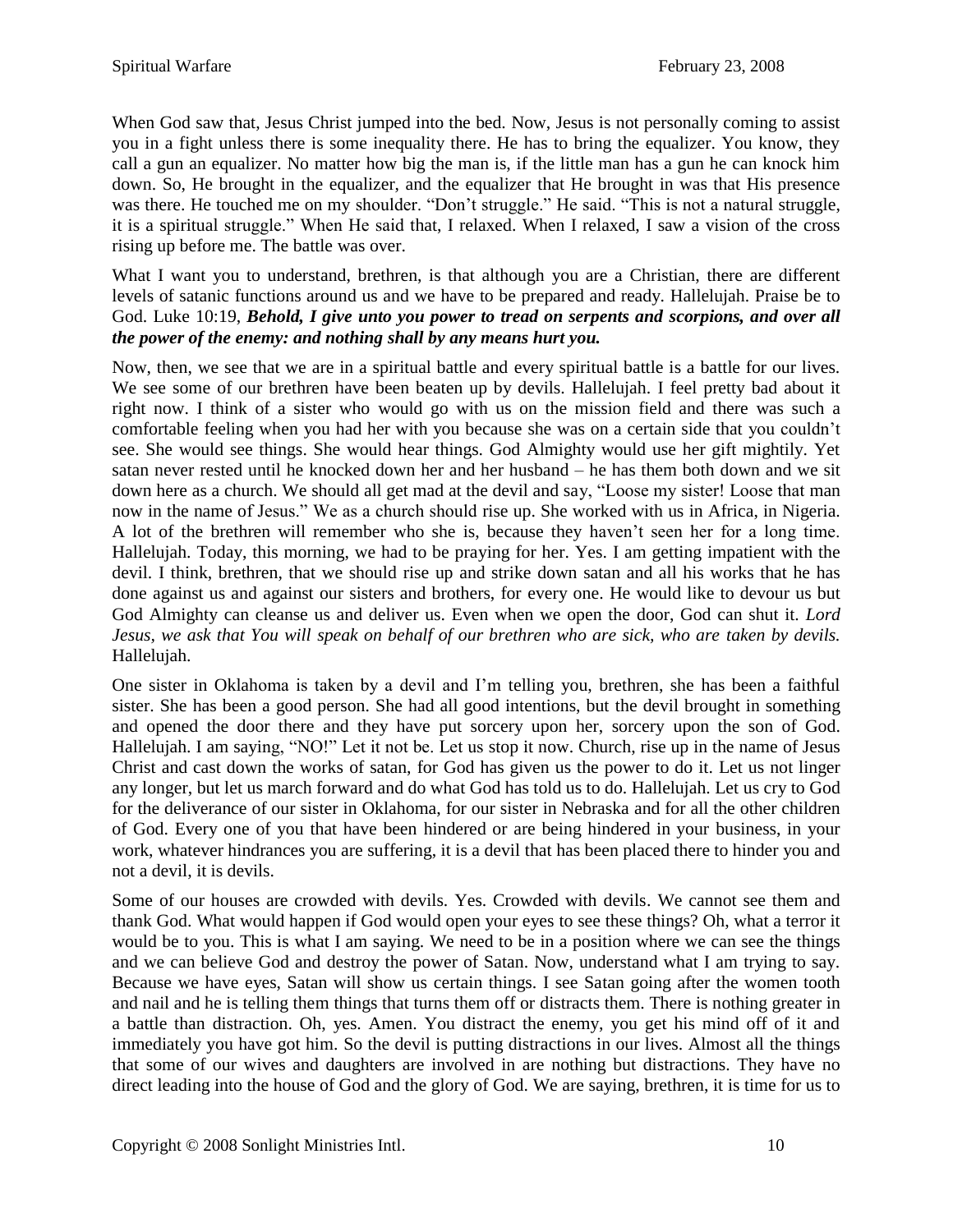recognize the distractions of the devils that are against us and rise up as one man and strike them down.

Now, remember, there is something about a devil. First of all, he has feelings. Did you know that? Devils have feelings. When you zap them with a rebuke from God, the power of God strikes them and hurts them. You can cripple them and put them out of action. God Almighty gives us one thought. He said, "Send them back to the abyss." We can send devils to the abyss where they cannot come out and chain them until Jesus Christ comes to judge the quick and the dead. Hallelujah. We find that there were some devils chained in the river Euphrates. What are we talking about? Devils chained in a natural river? No, no, no. The river Euphrates is speaking of the people of the Euphrates and the people of the Euphrates had this devil in them long ago, because it was the devil that first tempted Eve. They have multiplied their forces. Now they have a doctrine to kill us. Their doctrines say to kill all Christians, kill all Jews, you understand. They have doctrines to kill us, so that little children are being taught how to kill us. We see again in Revelation 16, (the first one was in chapter 9), but in chapter 16:12 it says, *And the sixth angel poured out his vial upon the great river Euphrates; and the water thereof was dried up, that the way of the kings of the east might be prepared. <sup>13</sup>And I saw three unclean spirits like frogs come out of the mouth of the dragon, and out of the mouth of the beast, and out of the mouth of the false prophet.* That means to say it is spiritual things. The world doesn't have a prophet. The false prophet is coming from church business. Therefore, there are, in the church system, false prophets. In the church system there is a dragon and God said that that will happen upon the pouring out of the sixth vial. Well, we have not gotten to the sixth vial yet. But what I am saying is that *very soon* that sixth vial of wrath is going to be poured out upon humanity and that men will die like flies. Amen. The uncleanness that is going to come forth is going to come forth to take the whole world. Verse 14, *For they are the spirits of devils, working miracles…* You know, the world people don't advertise themselves as going forth with miracles. We are talking about church business. *…which go forth unto the kings of the earth and of the whole world, to gather them to the battle of that great day of God Almighty.* The battle of Armageddon. Now, it is strange, but this man in the Euphrates area there, in Iran, he said that God has told him that he is the one that is going to bring forth Armageddon. Yes. That is a lie. But nevertheless, he is only using wrong words. Amen. He wants to bring forth great destruction in the end of time and he might well succeed. Because of this, we are saying to you, brethren, "THE CHURCH OF GOD MUST RISE UP TO THE STANDARD OR ELSE WE WILL ALL BE OVERRUN BY DEVILS." Why? You have to believe first.

I was preaching in one church in Pasadena and the brethren asked me not to come back. I haven't been back there since then. Why? Because I speak too much about demons. Amen. Well, you can imagine a person doesn't want to hear about demons when they have hundreds of them in their houses, moving around with them, leading them, guiding them. We want to begin to make sure that we are under the guidance of God. Don't you understand, brethren? What is going to make us one is not because we can communicate by television or by internet. What is going to make us one is the oneness in Christ Jesus. When we have oneness in Christ Jesus, communication will be no problem. We will talk to one another in the Lord. Amen. Don't you understand? God Almighty is bringing us to a higher level. The reason is that the battle is on a higher level now. I don't know if you have noticed it, brethren, but the battle has moved up to a higher level now. People are beginning to have certain feelings about other people, they are beginning to have certain words about other people and they have to recognize that not all the words that you hear are of God. If you can hear God, you can also hear the devil. Please believe me, brethren. *If you can hear God, you can also hear the devil.* If you have a prejudice, I am sorry for you. The devil is going to walk on you. Amen.